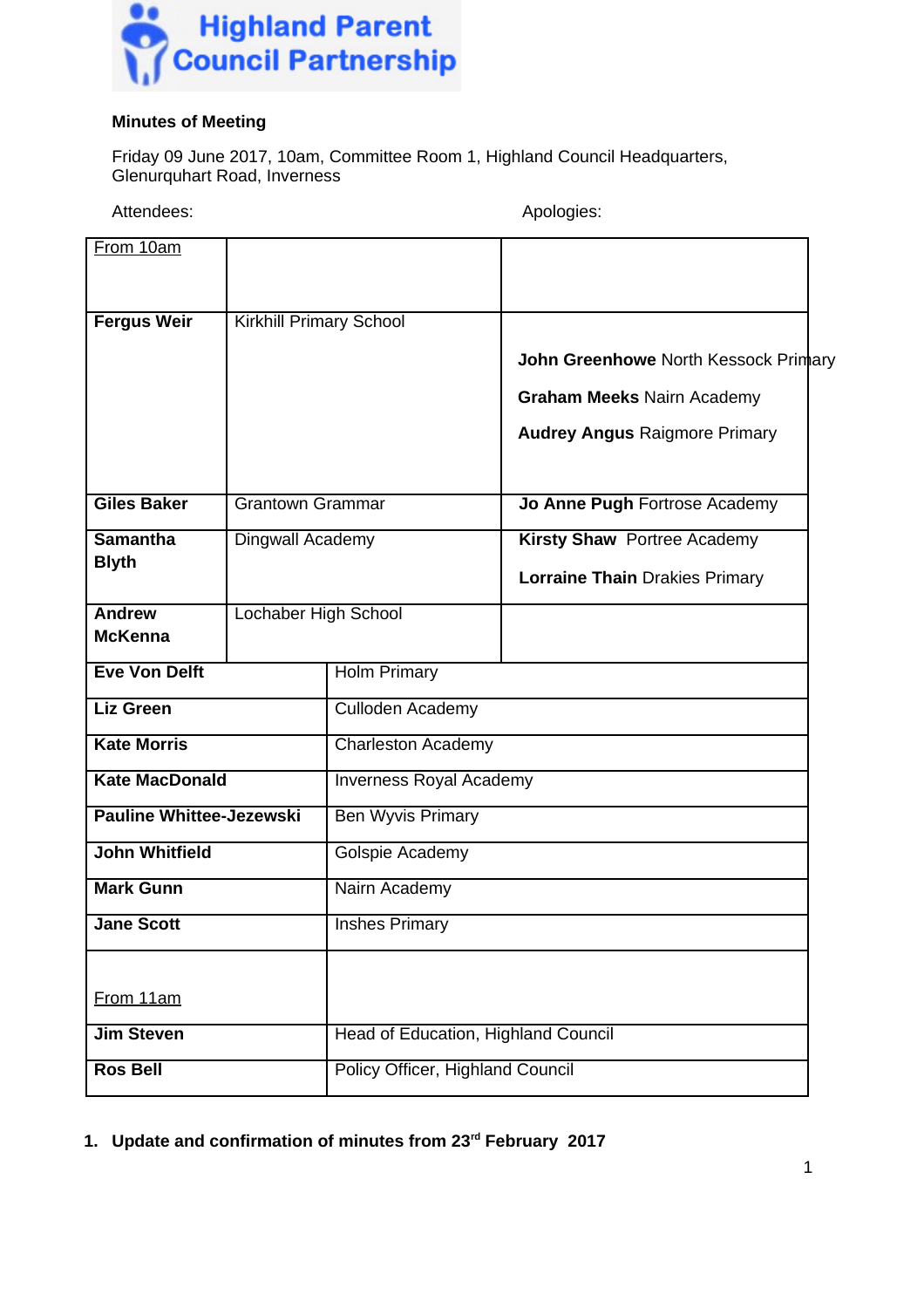

| Agreed correct. | Proposed: Andrew McKenna |
|-----------------|--------------------------|
|                 | Seconded: Sam Blythe     |

Fergus apologised for being unavailable for the past 2 months and thanked people for their patience, in particular with the late release of minutes from our last meeting. He will need to delegate duties HPCP wherever possible as he continues to have a huge amount on.

**1.1 Unclaimed Parent Council grants** from the Council for this last academic session was the first matter arising. The deadline has now passed for this year. Next year's grant will be available from August. A Council email is sent from the Fort William Highland Council office to all parent council emails on the gmail system in August, then a reminder is resent in January and March. The application form requires details of all PC office bearers, bank details and signatories. At our next meeting on 27<sup>th</sup> September we will have a list from Ros of who has and has not claimed their grant. The HPCP regional/area reps will then try to contact PCs who have not claimed to guide them through the process.

ACTION Ros to have list of PCs not yet claimed 2017/8 grant for meeting  $27<sup>th</sup>$ Sept.2017

**1.2 Communication and Charitable Status** Out of the total 172 primaries, 29 secondaries and 5 special schools, only 70-80 schools are viewing the gmail system on a regular basis. To help improve this uptake and increase HPCP control over the gmail system (like being able to reset passwords), HPCP has, thanks to the work of Giles Baker from Grantown PC, gained charitable status. Having charitable status enables HPCP to have a free google business account and be eligible to other benefits such as:

- the potential to be a Highland Third Sector Voice and Partner
- to make large donor applications for umbrella group funding for example using 'kickstarter'. Nairn Academy have some experience of this. Some Edinburgh schools have managed to raise tens to hundreds of thousands of pounds based on a pupil's Youtube starter. Members thought this could be a possible topic for the conference

ACTION conference planning group to include these topics

**1.3 Constitutional amendment**. To gain charitable status HPCP needed to make a small amendment to its constitution in para 2 which was agreed at this meeting proposed by John Whitfield and seconded by Andrew McKenna.

**1.4 Trustees.** The trustees of HPCP charity are automatically the executive office bearers (ie Chair, Vice-Chair, Secretary) plus each of the HPCP Regional Reps. HPCP needs to report, at the end of the year, following our AGM in December whether there have been any trustee changes. Also on the first of July, HPCP needs to change its correspondence email address from Giles to [hpcpsecretary@gmail.com.](mailto:hpcpsecretary@gmail.com)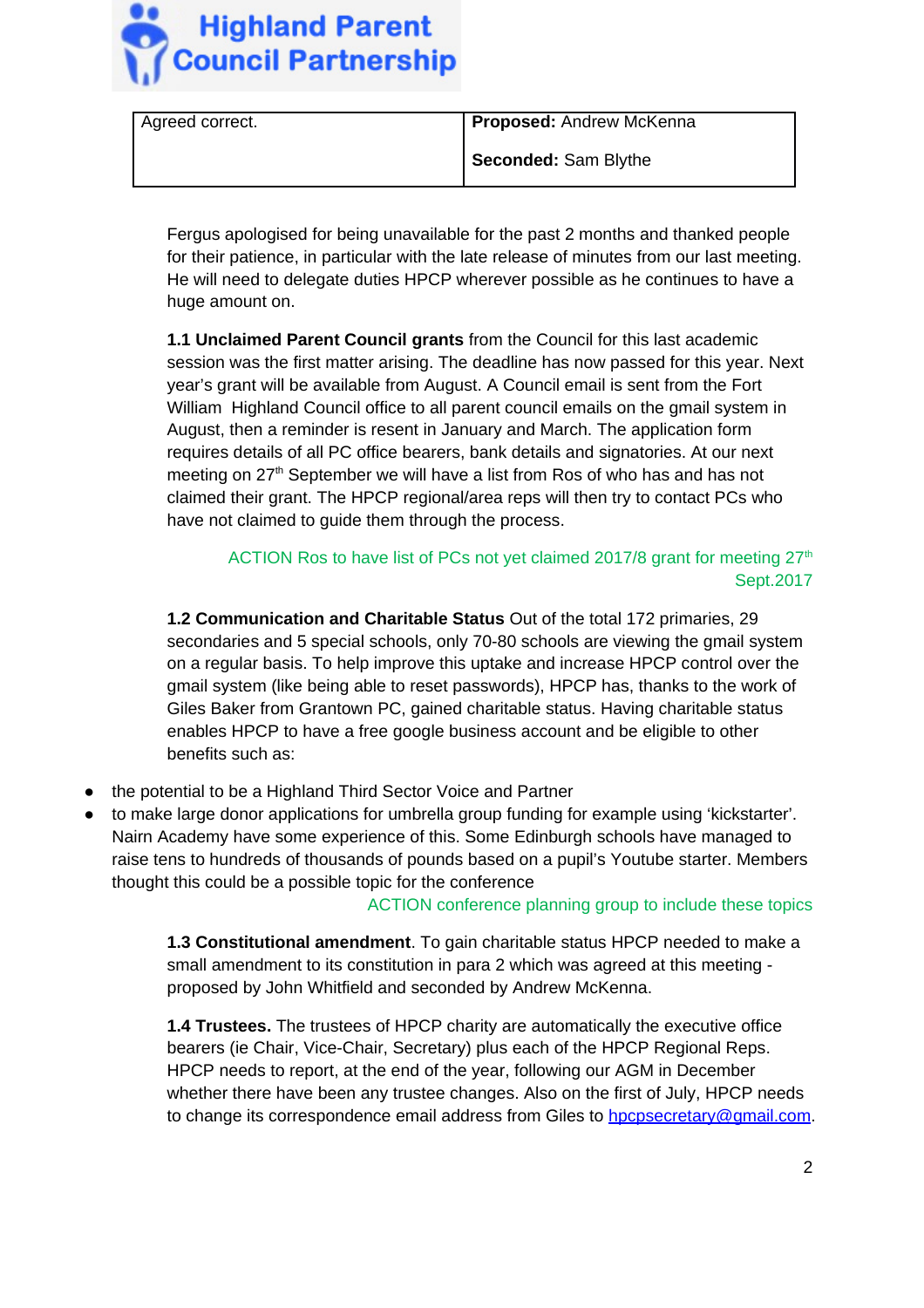

## **1.5 The HPCP Communication via google** can now be progressed

ACTION Fergus to set up new business google email account

### **2. Education Committee**

- **2.1** The Education Committee sits 4-5 times per year. Following election of the new Council, its new Chair is Alistair Christie (Lib Dem) and its name will change temporarily it is called the 'People's Committee'. The next meeting is on  $21<sup>st</sup>$  June 2017 and Sam Blythe from Dingwall Academy is our HPCP representative with observation rights only and no speaking rights. There is however a prior briefing meeting the day before where our HPCP rep can try to brief the Chair.
- **2.2 HPCP feedback** The briefing papers are meant to come out 2 weeks prior to the Education Committee Meeting and we have timed our HPCP meetings to be before each Education Committee so that we can discuss the issues. However, it is more common for the papers to arrive 1 or 2 days before, leaving us little opportunity for discussion. This is an issue we plan to raise at the conference. All PCs will be alerted of the Education Committee dates in advance and alerted to expect questions and deliver feedback.

ACTION Conference Planning group to add HPCP feedback on Educ Comm.

**2.3 Lobbying for voting rights** We still hope that HPCP can work towards getting voting rights. Among all the Council regions in Scotland, about 50% of PC reps have voting rights and 50% have none. The National Parent Forum for Scotland is lobbying for statutory change and a Scottish Government Review. Currently Councils are free to decide either way. Highland Council is reticent to have any external votes and any vote to change this would require the whole Council to make a decision. Given this background it was discussed how the Council Leader Margaret Davidson could perhaps help to lead the Council in persuading the Education Committee to accept 2 HPCP reps with voting rights. It is believed that the local media would support HPCP's case.

ACTION Fergus and Sam to book a meeting with Margaret Davidson

## **3. HPCP Conference Sat. 18th November 2017**

**3.1 Invites** Fergus sent an invitation to John Swinney in early May and received the usual office reply. Agreed that we may have a more positive response and leverage on Swinney, by inviting the Shadow Education Minister. Also agreed would be good to invite the new Chair of the Education Committee for a brief presentation.

ACTION Fergus to invite the Shadow Education Minister to the Conference ACTION Conference planning group to discuss whether to invite Alistair Christie **3.2 Conference planning core group.** The following PC reps agreed to part of the conference planning team and a doodle poll will go out soon. We are probably looking at 20, 21 or 22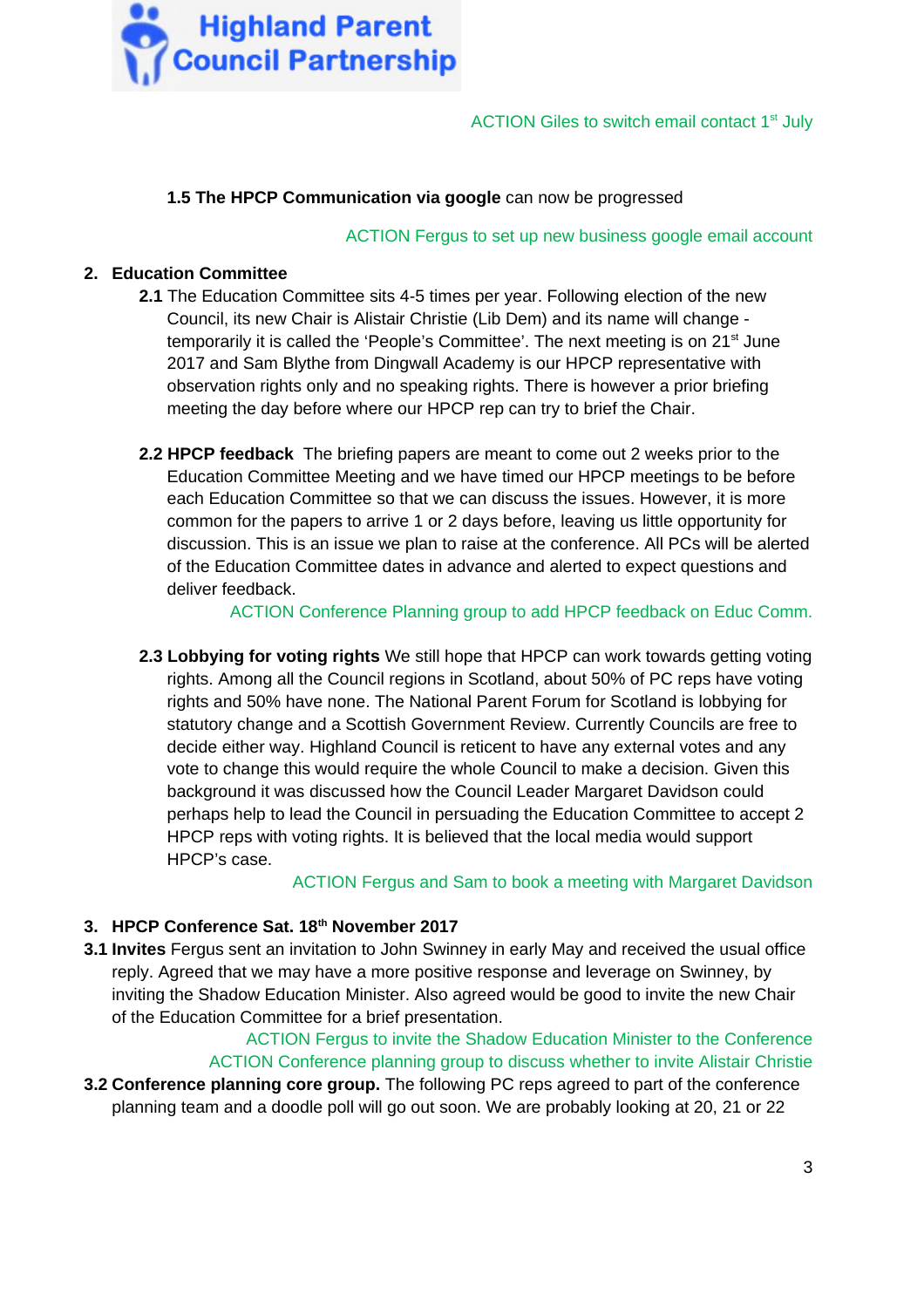

June for our first meeting. The names we have so far are listed below. Please get in touch if you would be able help also.

ACTION Fergus to set up doodle poll of above dates for names listed below

| Jon Greenhowe      | North Kessock Primary        |
|--------------------|------------------------------|
| <b>Kate Morris</b> | <b>Charlston Academy</b>     |
| Kate MacDonald     | <b>Inverness High School</b> |
| Fergus Weir        | <b>Kirkhill Primary</b>      |
| Eve Von Delft      | <b>Holm Primary</b>          |
| Liz Green          | Culloden Academy             |
| Mark Gunn          | Nairn Academy                |
| Samantha Blyth     | Dingwall Academy             |

The importance of making the conference relevant to different Highland regions was discussed. Via email Jon Greenhowe suggested having breakout workshops led by the regional reps and perhaps using the new IRA building instaed of Charlston.

## ACTION conference planning group to agree location and program

It was also decided to send out a reminder letter in advance - ACTION Kate MacDonald

**4. A Government Consultation on 20mph zones** in all built up areas across Scotland is out now and has been sent to all Parent Council Chairs via their Head Teachers. This is a chance to get safer routes to school. The closing date for submissions is during the summer holidays, so PCs should alert their members before the summer break if they wish to comment.

## **5. New Structure and Remit of the Education Committee**

Jim Steven explained to the meeting that the Council has reduced the total number of committees from five down to three basically covering People, Places and Resources as three separate committees. The People Committee will include the revenue (every day running) and policy side of education. Capital education projects, such as new schools will be covered by the Resources committee. The new Chair of the People committee will be Alistair Christie and the two deputes will be John Finlayson (retired primary head teacher from Skye) and Kate Stephens (now based at Loch Carron). Sitting under the committees will be a number of strategic groups with key stake holders. Many present felt that HPCP should have increased representation as a clear Third Sector Voice.

Mark Gunn from Nairn Academy expressed concern about the state of their school building, with a roof like a sieve that requires numerous buckets when it rains and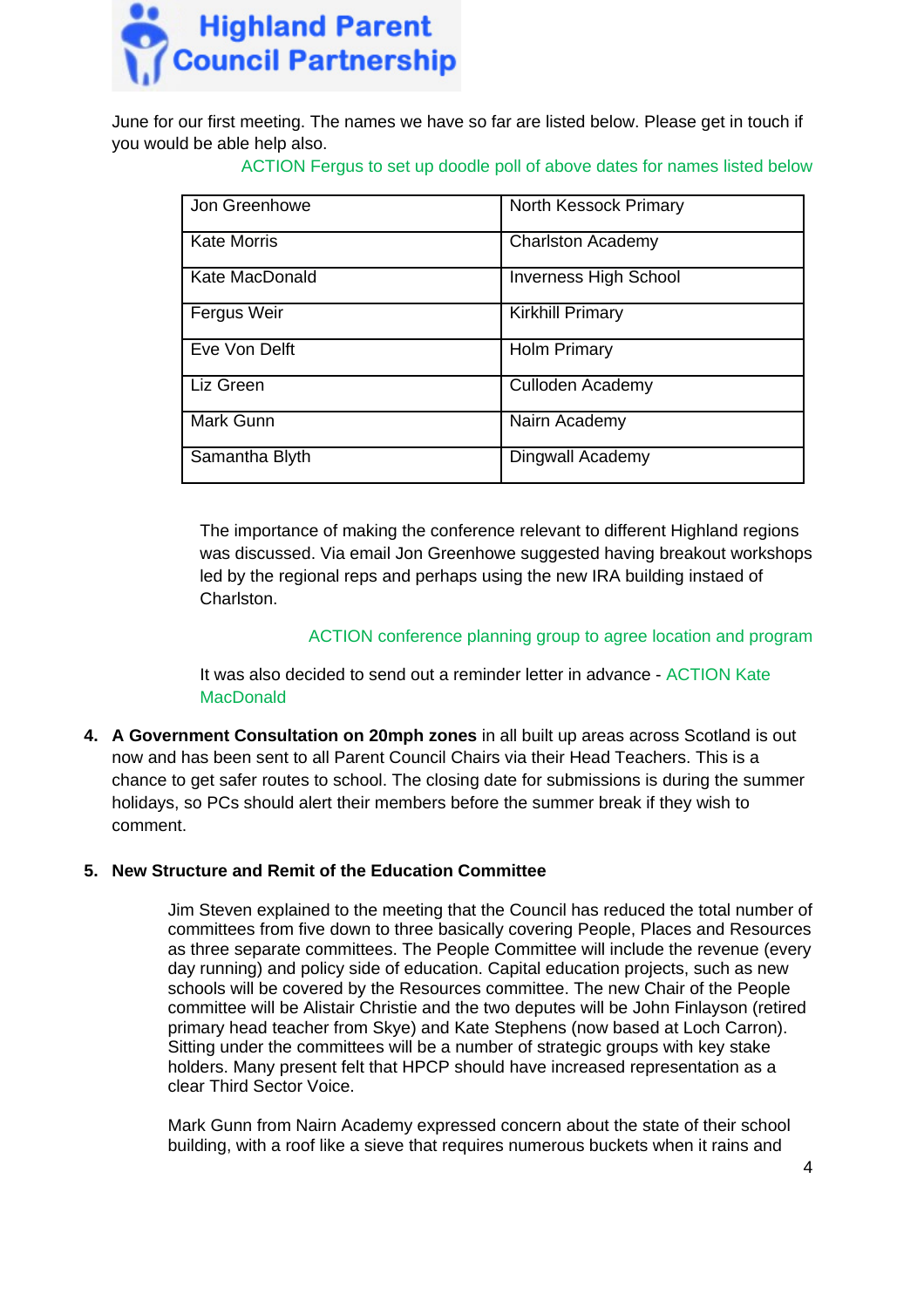

with the roof cavity full of asbestos. The mesothelium action group is already interested in their case. Jim agreed that the Council may need to seek extra funds from Government to cover serious cases like Nairn Academy.

#### **6. Staff/ teacher recruitment**

**6.1** Pauline from Ben Wyvis Primary reported on a letter that their Parent Council had recently sent to the Council expressing their concern about the impact on pupils of two teachers being away on long term sick leave. Pupils have been having supply teachers often different on a daily basis or the pupils are sometimes split up to form larger classes. With much work by the head teacher, Ben Wyvis has sourced one long term supply teacher from Dundee. Without a regular teacher, parents are seeing their children suffer both educationally and emotionally, with no some now reluctant to go to school.

Ben Wyvis Parent Council believe it imperative that the Council develops a back-up plan for schools in this situation and offer the idea of having an area supply bank as one solution that could provide more continuity.

Jim responded by acknowledging that there is a real shortage of teachers and probationers across Highland and that the situation is worst in West and North Highland as for many people it is too remote. There is a relatively high probationer 'drop out' rate as teachers are also in short supply and therefore high demand across other parts of Scotland. There are for example only 8 computer teachers across the whole of Highland.

**6.2 Fast tracking teachers** Although the Government is looking at ways of fast tracking teachers from other professions, the General Teacher Council for Scotland (GTCS) provides a real wall to recruiting teachers from outside Scotland. Not only this but every 5 years, teachers are required to have a professional review and update their training, which is forcing some to leave the profession.

**6.3 Head Teacher new qualification 2018.** From 2018 Education Scotland, at the Scottish Government has imposed a new mandatory qualification on Head Teachers. It is already difficult to recruit Head Teachers and this will make the task even harder. Mentorship of good head teachers is needed more than anything else. This issue is being tackled by the Northern Alliance and should be challenged by the National Parent Forum Scotland.

ACTION Fergus to look into NPFS re new Head Teacher qualification and recruitment

**6.4 Management of Schools** is the main paper going forward to the next Education Committee. Jim explained that no other authority has the high number of Head Teachers and schools that Highland has. The Council is moving towards a system where there Primary Principal Teachers working under a single Group Head Teacher and a Business Manager. This has already been set up at Farr where a group HT covers one secondary school and four primary schools with 140 pupils total across the five schools. Jim accepted that they are in process, awaiting proof of the concept in Highland but that working examples were now in place. The Council has a time table drawn up of the order in which schools will make the change over to this new management approach.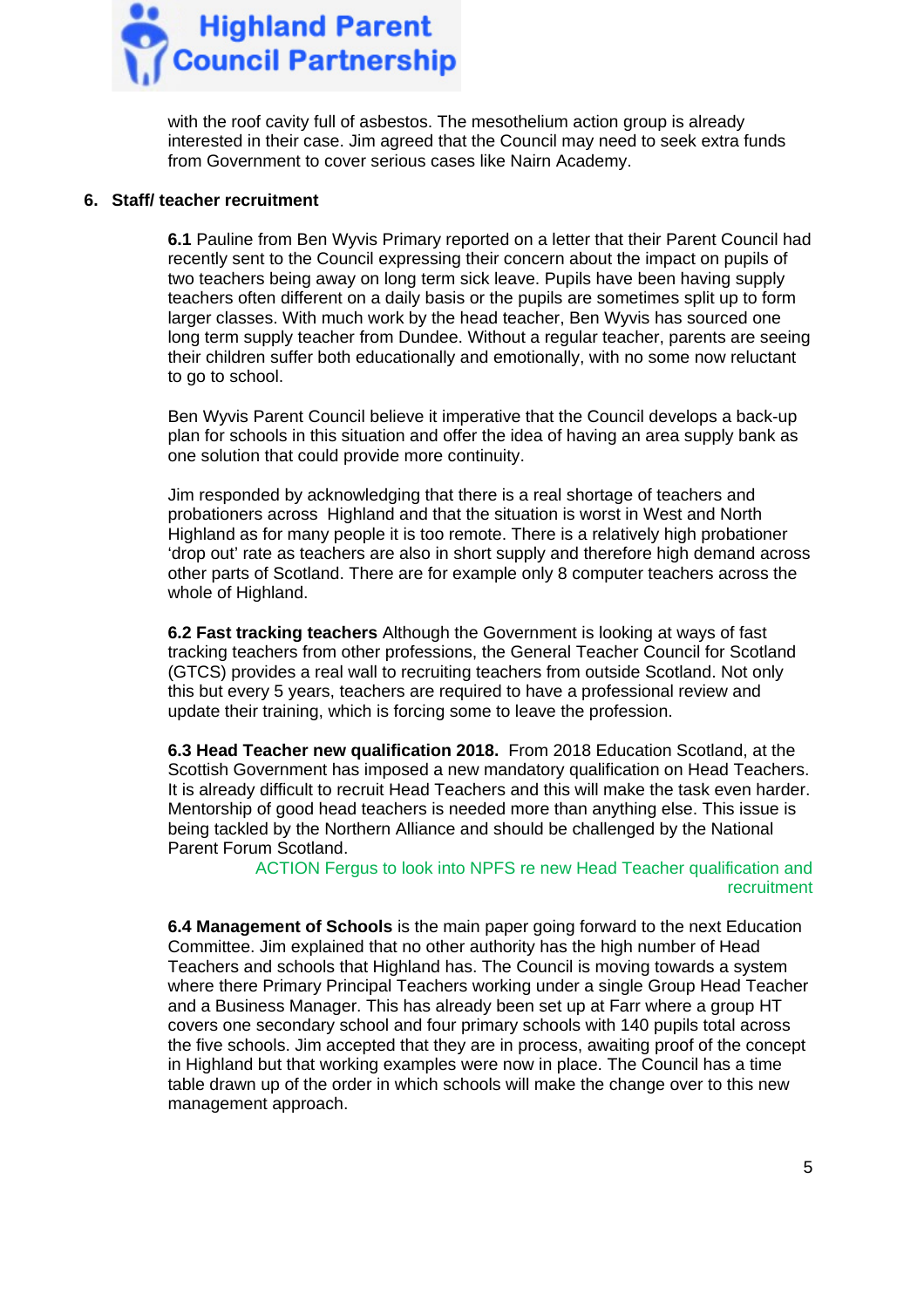

**6.5 PSA staff allocation** was also raised by Ben Wyvis Primary, in particular, requesting why PSA staff allocation was done yearly whereas school and pupil needs changed through the year. Jim explained that Bernadette Cairns does the ASN allocation and that there is only a small budget for emergency provision. Some schools are managing to use their Pupil Equity Equity Fund (PEF) for PSAs and for specialist staff training.

**6.6 Pupil Equity Funding** is allocated to schools based on uptake on free school meal entitlement and schools must report annually as part of their improvement plan. Jim explained that if schools use their money to provide non-teaching posts such as social work, children's behavioural support workers or psychologists, then the Council must claw back a small proportion of the funds for the purposes of professional supervision.

**7. Allocation and usage of Parent fundraising** has been raised by a number of parent councils wanting to know whether the Council expects their fund-raising to cover not only extra-curricular activities but statutory items as well such as stationery and text books. Jim made it very clear that the school's resource budget should cover all 'core resources' and be provided for by the Council. There is however not an official written definition of 'core resources' to refer to.

> Jim was pleased to report that for this school year 182 out of 202 schools were in the green and under budget with the rest on amber. Head Teachers have the option to carry over 5% or go into debt by 3%. There is now a bit more flexibility in the Council to plug gaps.

It would be a useful exercise to find out what Parent Councils are spending their fund-raising on and perhaps this is a survey that could be done in the lead up to the PC conference.

ACTION conference planning group to consider PC fund-raising as a topic.

**8. ICT digital learning** update was given by Fergus who attended a meeting at the Council on Monday with the newly appointed ICT manager.

> **8.1 Chromebooks.** The roll out of the 22,000 chromebooks is set to take place over a 2.5 year period starting in August 2017. Each pupil from P6 to S6 will one chromebook device. From P1-P5, the aim is to have one chromebook per 5 pupils. At nursery level there will be no chromebook provision. Each chromebook will have a life span of 4 years and then be recycled. Developing a model for parental contribution has been unresolved and due to administration being too complex, the Council has decided to have no parental contribution towards chromebooks. Stress testing of the band width in all schools is getting sorted. The aim is for the first phase I rollout of chromebooks in schools to become champions and mentors for the next phase. Google apps for education is now called G-suite.

> ACTION Fergus to circulate the list of chrome book roll out sequence across schools

**8.2 Online courses** are being organised by Peter Finlayson. 13 online courses are currently available.

## ACTION Fergus to fill in details of online course plans

**8.3 Dyslexia screening** Mark Gunn from Nairn Academy raised the interesting point that on average 15% of pupils have dyslexia or are dysgraphic as a norm. In Finland and Norway universal testing is an automatic part of early schooling. Chrome books offer an ideal opportunity to offer early testing in Scotland and providing the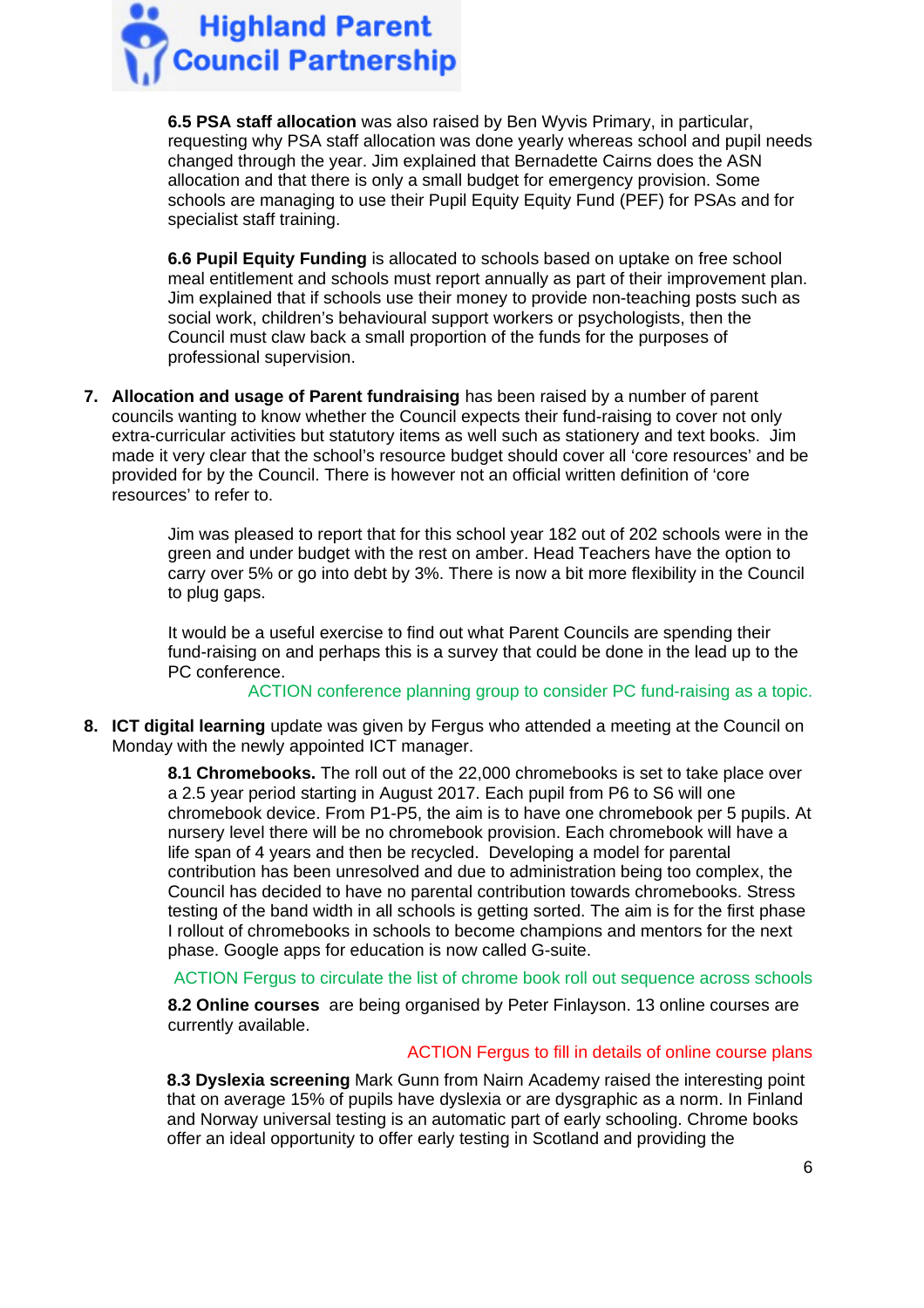

opportunity to lift Literacy and Numeracy levels significantly. A simple change in the use of fonts, colours and presentation can change pupil outcomes hugely.

## **9. Social Media Policies**

Aileen Mackay is in charge of devising social media guidelines for schools but was unable to attend the meeting today. Generally individual schools devise a Code of Conduct and Parent Councils would sign up to this when using Facebook or other social media.

Some Parent Councils have experienced unpleasant-ness on Facebook targeting specific parents, or teachers and consequently set up language filters including all swear words plus words such as teacher. Other PCs follow a school 'Code of Conduct' or have set up 'Moderated Public user groups'. Many PCs have not ventured beyond email.

Fergus stressed that the new digital culture within schools provided the opportunity for learning digital citizenship

ACTION Fergus to request whether any schools have social media policies.

## **10. AOB**

- **10.1 PC funding** was discussed with Jim and Ros. THE PC grant allocation each year is decided by the Finance department of the Council based on the size of the school role. The amount has decreased by 50% in Highland due to cuts, but is thought to still be much higher in other regions. It was agreed useful to get comparisons among other local authorities. ACTION Ros to compare PC funding across authorities
- **10.2 PC insurance,** which is for the actions and activities of Parent Councils will no longer be organised and paid for by Highland Council beyond April 2018. Some School PCs are already looking into getting their own insurance at great expense. As a matter of some urgency it was decided that a group deal should be looked into, perhaps in collaboration with the Northern Alliance grouping of schools.

ACTION Fergus and Kate MacDonald to look into group insurance options

- **10.3 PC guidelines for INSIGHT -** Jim has found difficult to write these as he is concerned to protect the identity of teachers in smaller schools. At the moment PCs can look at literacy and numeracy data for their school and put it against a national comparator. As the system changed a few years ago, it is not straightforward to analyse trends for any one particular subject. The Council are developing a strategy to support Parent Councils.
- **10.4 Security** across schools and Council premises was recently raised from a rating of severe to critical. In schools, it is up to schools to judge safety. All Head Teachers have been asked to tighten up on security and had training on lock down, which is the opposite to a fire drill, where all pupils and staff leave the building.
- **10.5 Co-opting Giles Baker as a member of HPCP** was proposed by Sam and seconded by Eve. HPCP is grateful to Giles for continuing to offer his expertise, especially on charitable status.
- **10.6 Recruitment of HTs working group** at the Council would like a parent council rep on their board. Mark Gunn from Nairn Academy has agreed to do this role and will liaise with Ros. ACTION Mark Gunn to liaise with Ros